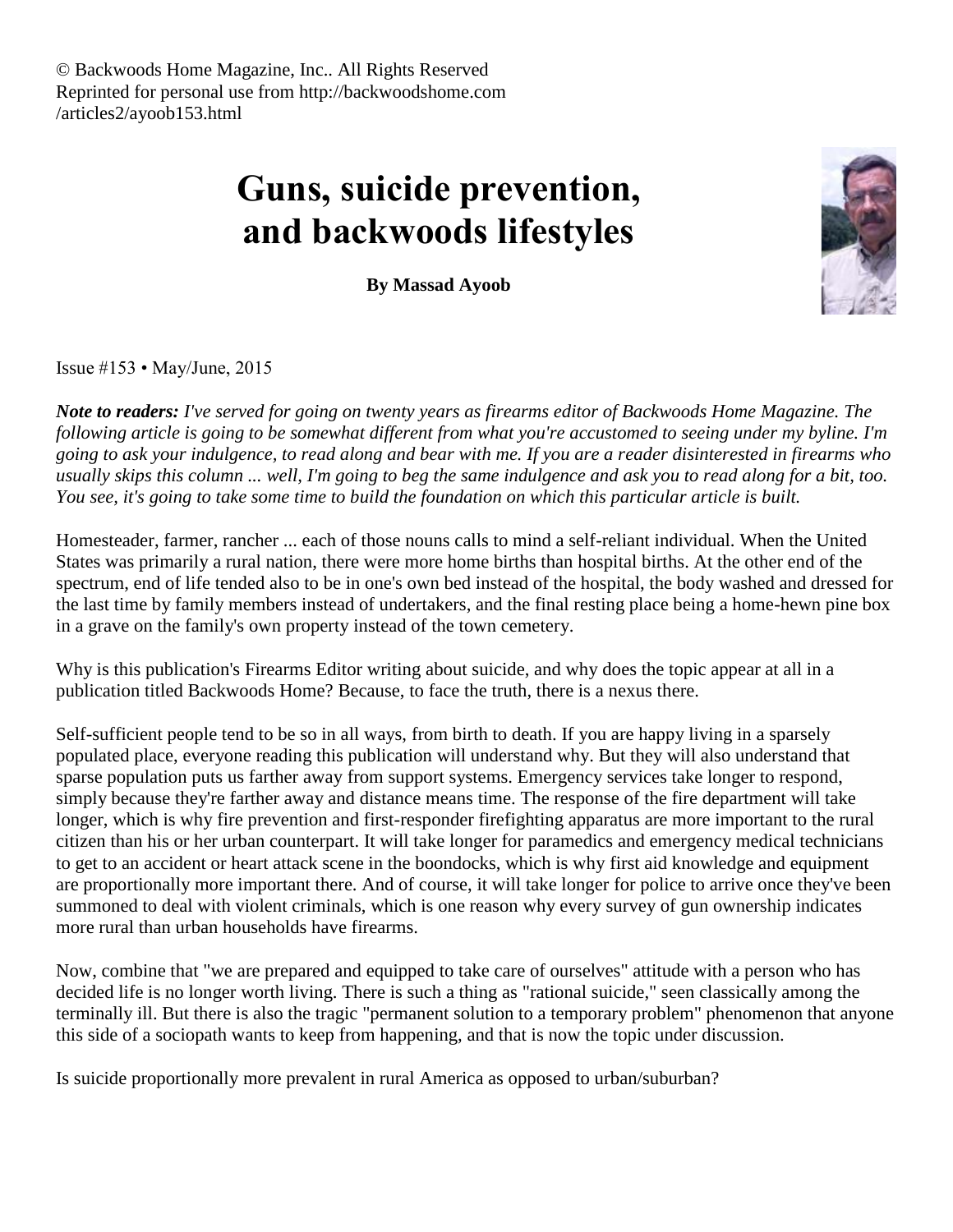# **A simple analysis**

In the chart below, we see approximately 70% more suicides in the most rural settings than in the most densely urban. We also see that while non-firearms methods of self-inflicted death remained pretty consistent across the board, suicide by firearm was more than twice as high in the hinterlands than in the cities.

| <b>Suicide Method:</b>   | <b>Firearm</b> | Non-firearm | <b>All Methods</b> |
|--------------------------|----------------|-------------|--------------------|
| Large Central Metro      | 4.5            | 6.1         | 10.7               |
| Large Fringe Metro       | 5.6            | 6.2         | 11.8               |
| <b>Medium Metro</b>      | 7.3            | 6.7         | 14                 |
| <b>Small Metro</b>       | 8.8            | 6.6         | 15.4               |
| Micropolitan (non-metro) | 9.6            | 6.5         | 16.1               |
| NonCore (non-metro)      | 11.6           | 6.1         | 17.6               |

What could account for the differences? Setting agendas aside, this writer would point out four factors in particular.

*"Less fear of death" factor*. On the farm, where animals are routinely slaughtered and game regularly harvested for the table, birth and death lose their sense of awe and become simple facts of life. When you look at occupational categories of those who end their own lives, we consistently see medical professionals, law enforcement officers, and combat-experienced military personnel near the top of the list. One thing all those occupations have in common, of course, is constant exposure to human suffering that is unrelieved or at least inadequately relieved ... but another is that they have seen enough human death that it has become common coin. To the average person, death is a horror that their culture has made it hard to even think about ... but for those regularly exposed to death, it becomes simply one more problem-solving option when problems seem to have blotted out everything else in their lives.

*"Self-determination" factor*. Pride in the statement "I can take care of myself" is at the very core of selfreliance. The most memorable line of William Ernest Henley's Victorian poem "Invictus" — "I am the master of my fate/I am the captain of my soul" — has been taught in public schools and posted on the walls of military barracks since before any of us were born. While those of us who strive to prevent suicide need to remind those with self-destructive ideation that these lines were also quoted by terrorist child-killer Timothy McVeigh, and remind the people we're trying to save that they owe something to the good people who need them to be alive, we can't escape the fact that this mindset helps drive some people to unnecessary self-inflicted death. We can't prevent something we don't understand. Self-sufficient people may, all other things being equal, be more inclined to suicide in certain situations.

*"Isolation" factor*. When you are "far from the madding [sic] crowd" isolation can be good; when you need help from others, obviously, it's bad. The rural person, particularly when living alone, has less access to human support when depression and grief become overwhelming.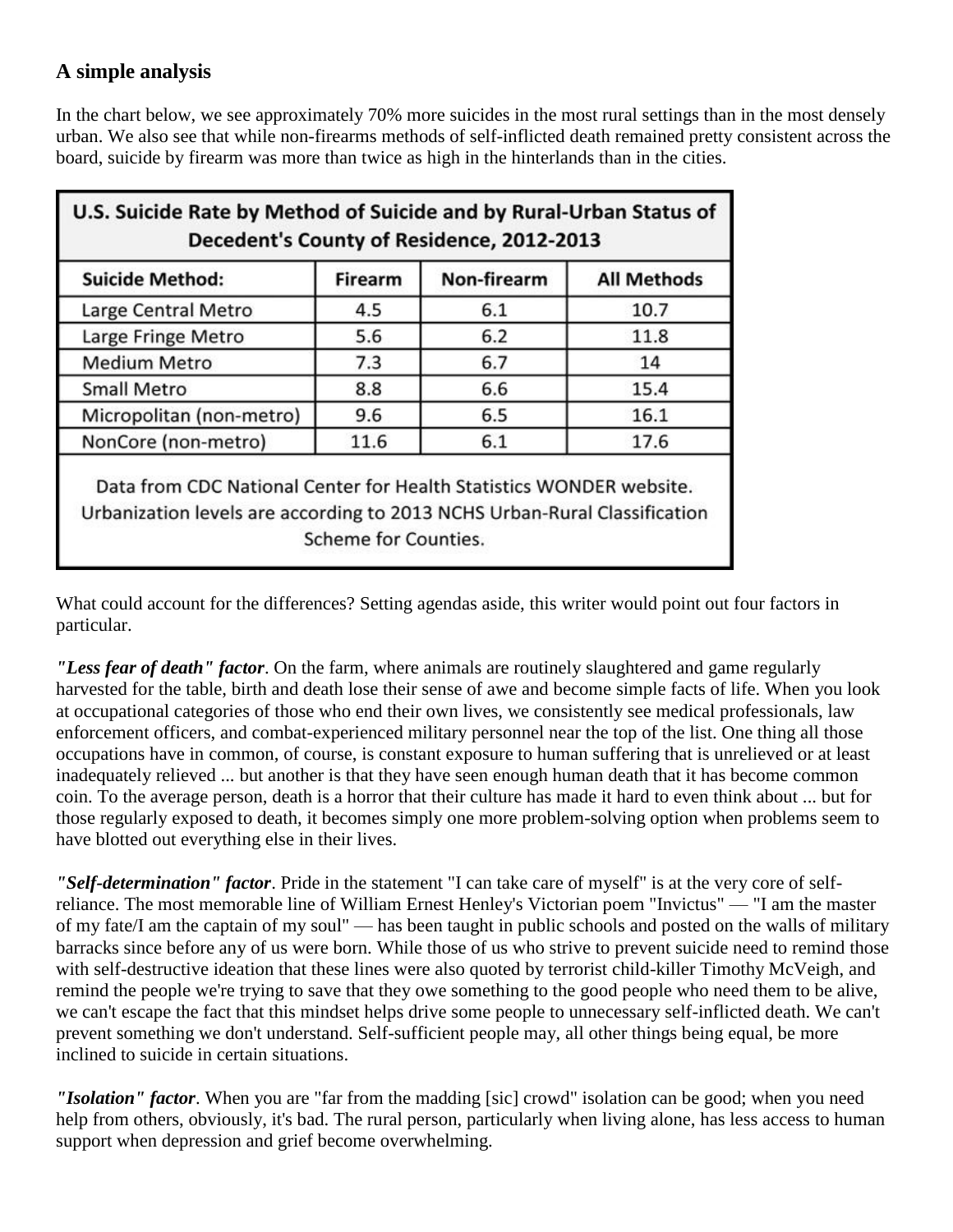*"Availability of means" factor*. The suicidal MD or nurse tends to end their life with a pharmaceutical overdose. The suicidal police officer or soldier tends to "eat his gun." A part of this, some believe, is a conscious or subconscious way of using a symbol of their occupation as their exit means to make the statement, "Look what my job did to me!" However, we cannot escape another logical possibility: When these people made the decision to end their lives, they took recourse to something their life experience taught them was likely to perform the task. Something they were familiar with. And, yes, something that was readily available to them.



Before lending a gun to a non-gun owner, check for signs of suicidal ideation. Conversely, securing a troubled friend's guns for a while may prevent tragedy.

# **One element of prevention**

Depriving the person with a seemingly-overwhelming "temporary problem" from their "permanent solution" can be, at the very least, a temporary saving of life. With that in mind, I introduce you to a group I joined many years ago, the New Hampshire Firearms Safety Coalition (NHFSC).

Founded and still chaired by Elaine Frank of the Injury Prevention Center at Dartmouth Hitchcock Medical Center in Lebanon, New Hampshire, the NHFSC is something unique. It is, to my knowledge, the first organization to effectively bring the two warring factions of the "gun control" issue to the same table, working together in common cause for the public good. In a time when the gun issue has been said to rival abortion as the most polarized debate in American society, Elaine accomplished the seemingly impossible task of getting senior members of both Gun Owners of New Hampshire and CeaseFire New Hampshire to set aside debate on this contentious issue and, at the same table with health care professionals who were neutral on the gun issue, focus solely on preventing unnecessary deaths and injuries.

What came out of that in the years since were firearms safety training films, distribution of free gun locks at county fairs and similar gatherings ... and a model suicide prevention program. The catalyst of the latter was a staunch Second Amendment advocate, Ralph Demicco, then owner of the largest and most famous gun shop in the state, Riley's in Hooksett, New Hampshire.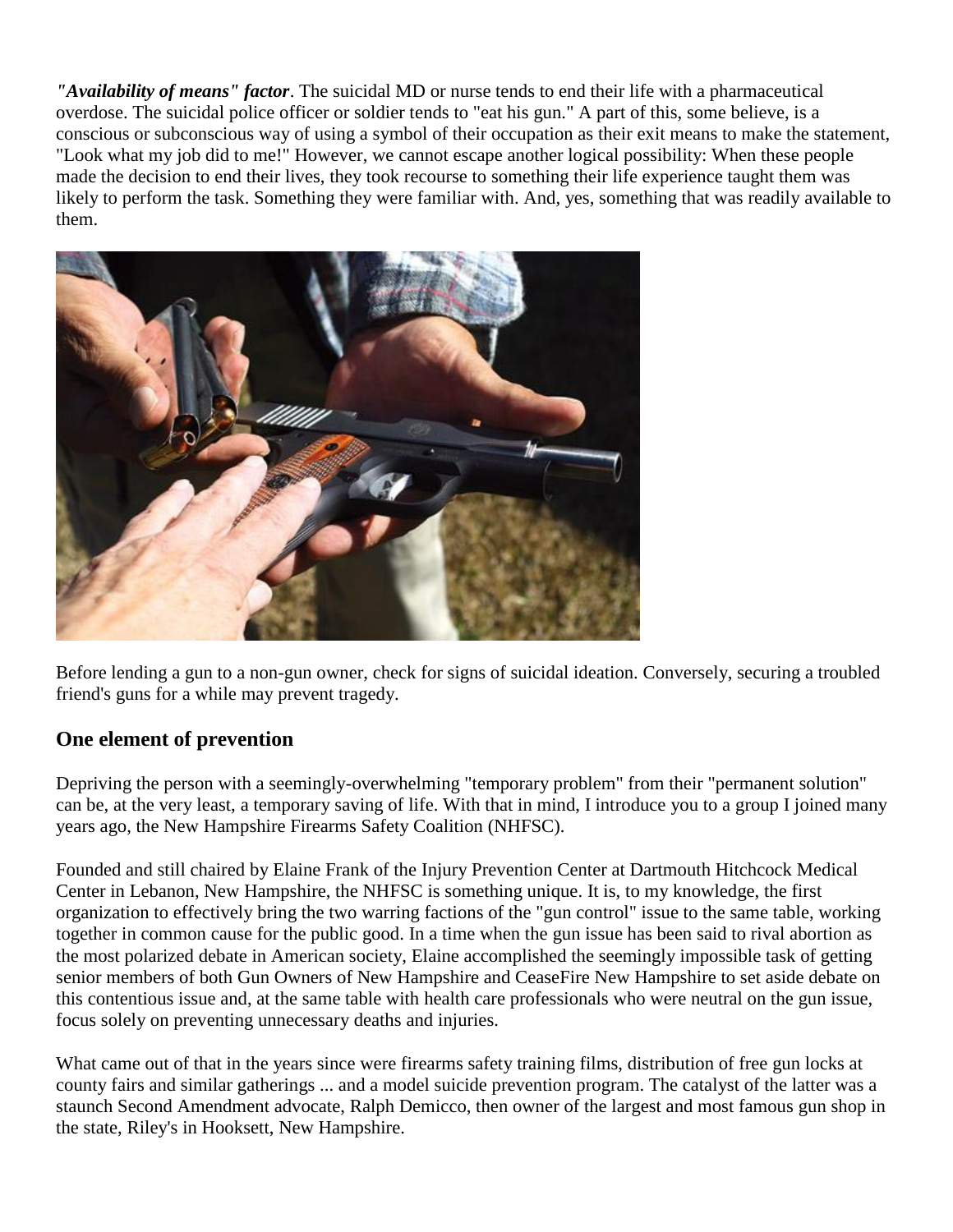Here's how NHFSC explains it, at http://www.theconnectprogram.org/firearms-safety-coalitions-role-nhsuicide-prevention: "In 2009, in the course of less than a week, three people (with no connection to each other) bought a firearm from the same store and killed themselves within hours of the purchase. The Medical Examiner's office brought this to the attention of their mental health liaison, and a small group of firearm retailers and mental health/public health practitioners met to explore whether there might be a role for gun stores in preventing suicide. The group was later adopted by the NH Firearm Safety Coalition.

According to information abstracted from the NH Medical Examiner's death investigation reports, among the 144 firearm suicides that occurred over a two-year period ending 6/30/09, nearly one in ten were committed with a gun that was purchased or rented within a week of the suicide (usually within hours). The figure is likely an underestimate since two-thirds of the reports made no mention of when the gun was obtained."

That gun dealer was Ralph Demicco. The result is NHFSC's Gun Shop Suicide Prevention Program, which has now been adopted by roughly half of the firearms emporiums in the Granite State and has been adapted in other areas of the country. It encompasses suicide prevention handout materials conspicuously displayed on the counter, related posters on the walls, and staff trained to recognize signals of suicidal ideation (thoughts) in customers.

#### **And here is where you come in ...**

Some people who decide, however impulsively, to shoot themselves to death have guns immediately at hand already. What we're about to look at here won't change that. Instead, we are addressing the people who have made a plan to end their life and, having determined that shooting themselves may be the swiftest and surest means to that end, are now reaching out for a gun they don't presently possess, with which to carry out that act.

Some, as NHFSC has noted, go to a gun shop and buy the firearm. There have also been cases of people going to ranges that rent guns, and killing themselves on the range, an act which horribly traumatizes everyone else present as well as the survivors of the deceased.

And — please pay attention, because I'm finally reaching a key point here — there are those who will borrow a gun from a friend or neighbor with which to end their lives.

If you are that friend or that neighbor, you stand in the same position as the gun dealer when that unknown-tobe-suicidal person comes to you to acquire a firearm ... and you need to know what the NHFSC and those educated gun-sellers now know.



NHFSC members who worked on the Gun Shop Project included (front row) Elaine Frank and Elizabeth Fenner-Lukaitis, (back row) Ralph Demicco, Elaine deMello, Howard Brown, Sarah Brown, Mary Vriniotis, and David Welch. Absent: Cathy Barber, Tom Brown and John Yule.

Photo courtesy NHFSC.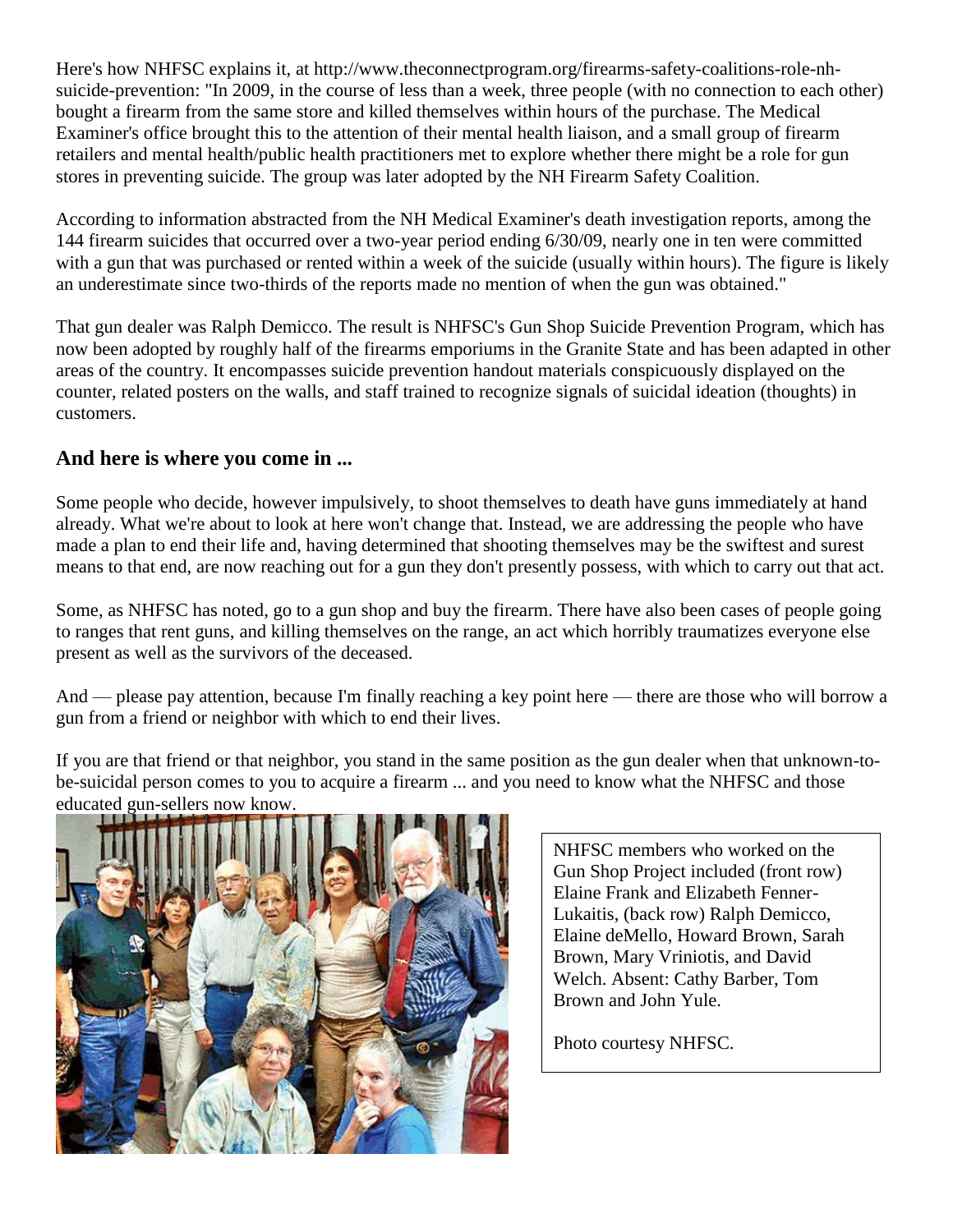# **Things to look for**

Don't expect the warning signal to be as obvious as "Hey, I need a gun ... and one cartridge." When someone known to you as a non-gun owner asks to borrow a gun, quiz them as to why. Don't make it an accusing "Whaddaya want a deadly weapon for?" Instead, say something like, "Well, guns are tools. If you asked to borrow one of my tools, I'd ask you if you're going to cut boards or pound nails, because that would help me to decide whether to lend you a saw or a hammer. Different guns are for shooting different things. What do you need to shoot?" And take it from there.

An answer like, "I just need a gun!" is a red flag. More questioning — and analysis of answers — is indicated. In the NHFSC program, gun dealers are taught to ask, "Do you have a cleaning kit?" A "yes" answer is fairly copacetic. The cryptic "I won't be needing that" may be another red flag.

If a neighbor asked to borrow a chainsaw or your backhoe or something in between, one of your first questions would be, "How experienced are you with that equipment?" If the answer was anything from "It doesn't matter" to "None of your business," I doubt you'd be lending them that gear. The same must be true with a firearm! If the person requesting is someone you know or suspect has little or no knowledge of firearms operation and safety, invite them to a firearms safety session. If the answer is anything like "I don't need it" or "I don't have time for that," another red warning flag is flying.

You, the friend/relative/neighbor, have an advantage the person behind the gun shop counter does not: You know this person. Apply that knowledge to their request for a gun.

Have they been depressed lately? Gravely ill? Suffered the loss of a loved one, or a crushing economic reverse? Have they been recently dumped by a lover or spouse? I put the latter in italics for two reasons: It seems to be a particular trigger for the departure-from-life impulse, and it's associated with not just intent to commit suicide, but sometimes, intent to commit murder as well. All of these can be red flags.

When someone you know asks to borrow a lethal weapon, and it seems out of character for them to do so, be particularly alert for signs of "departure ritual." The person who has committed herself to leaving life behind will often put her affairs in order. The person who has been chronically tardy in paying bills suddenly brings all accounts up to date, for example. Conversely, in one case I worked, the individual burned all his bills in a ritual bonfire the night before he committed "suicide by cop," attacking police with a weapon and forcing a sergeant to shoot him to death.

Be looking for the person who suddenly resigned from every committee she belonged to, or the one who suddenly, for no apparent good reason, gave up a job he loved. Another warning signal is the fastidious person who suddenly goes unwashed and scruffily dressed. Yet another is the person who has been "down" to a worrisome degree, who suddenly is bright and cheerful; it may signal "the eye of the storm," the once-troubled person now happy and calm because he sees himself as about to leave all his troubles behind.

Has the individual recently been looking up old friends and acquaintances? Any of us can find ourselves doing that in our later years, but sometimes it can be a signal of suicidal ideation. At the funeral, those friends will say, "I realize now that he was saying goodbye."

The most starkly red of all flags, in my experience, is the giving away of long-cherished possessions. When your friend gives you the Mustang he's carefully maintained since his school days, or some favorite possession of his that you've long admired, or his beloved pet, he is very likely saying "I have made a commitment to depart from life, and I want this thing I cherished to be taken care of by someone who will love and appreciate it as I did." When you start seeing that, particularly in company with other "suicide signals," my advice is to run, not walk, to the nearest suicide prevention hotline.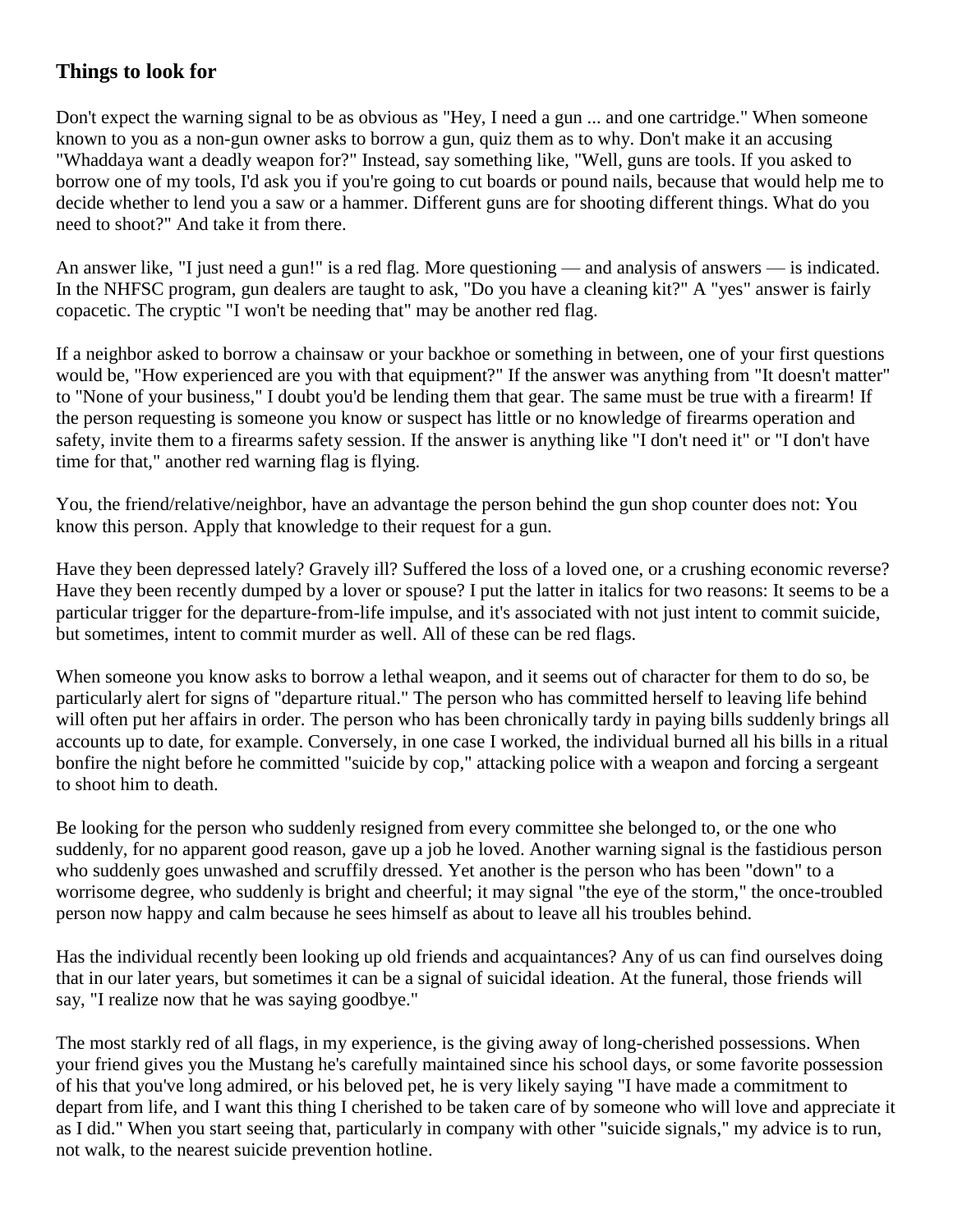The sort of training found in NH Firearms Safety Coalition's Gun Shop Program has already saved lives. From the NHFSC's files: "A woman came into the shop asking about buying a gun because of some emotional problems. I told her she didn't need a gun, she needed spiritual help. So I took her to my pastor. She never did come back for a gun." And, "There was a guy I wouldn't sell a gun to because he just didn't seem right. I later got a letter from his attorney thanking me for saving his client's life."



# **ONCERNED ABOL** A FAMILY MEM **OR FRIEN**

#### **ARE THEY SUICIDAL?**

- Depressed, angry, impulsive?
- Going through a relationship break-up, legal trouble, or other setback?
- -Using drugs or alcohol more?
- Withdrawing from things they used to enjoy?
- -Talking about being better off dead?
- -Losing hope?
- Acting reckless?
- -Feeling trapped?

SUICIDES IN NH for outnumber homicides

**FIREARMS ARE THE LEADING METHOD** 

**ATTEMPTS WITH A GUN ARE MORE DEADLY** than attempts with other methods

# **HOLD ON TO THEIR GUNS**

# 1-800-273-TALK (8255)

Suicide prevention poster created by the New Hampshire Firearms Safety Coalition. Image courtesy NHFSC.